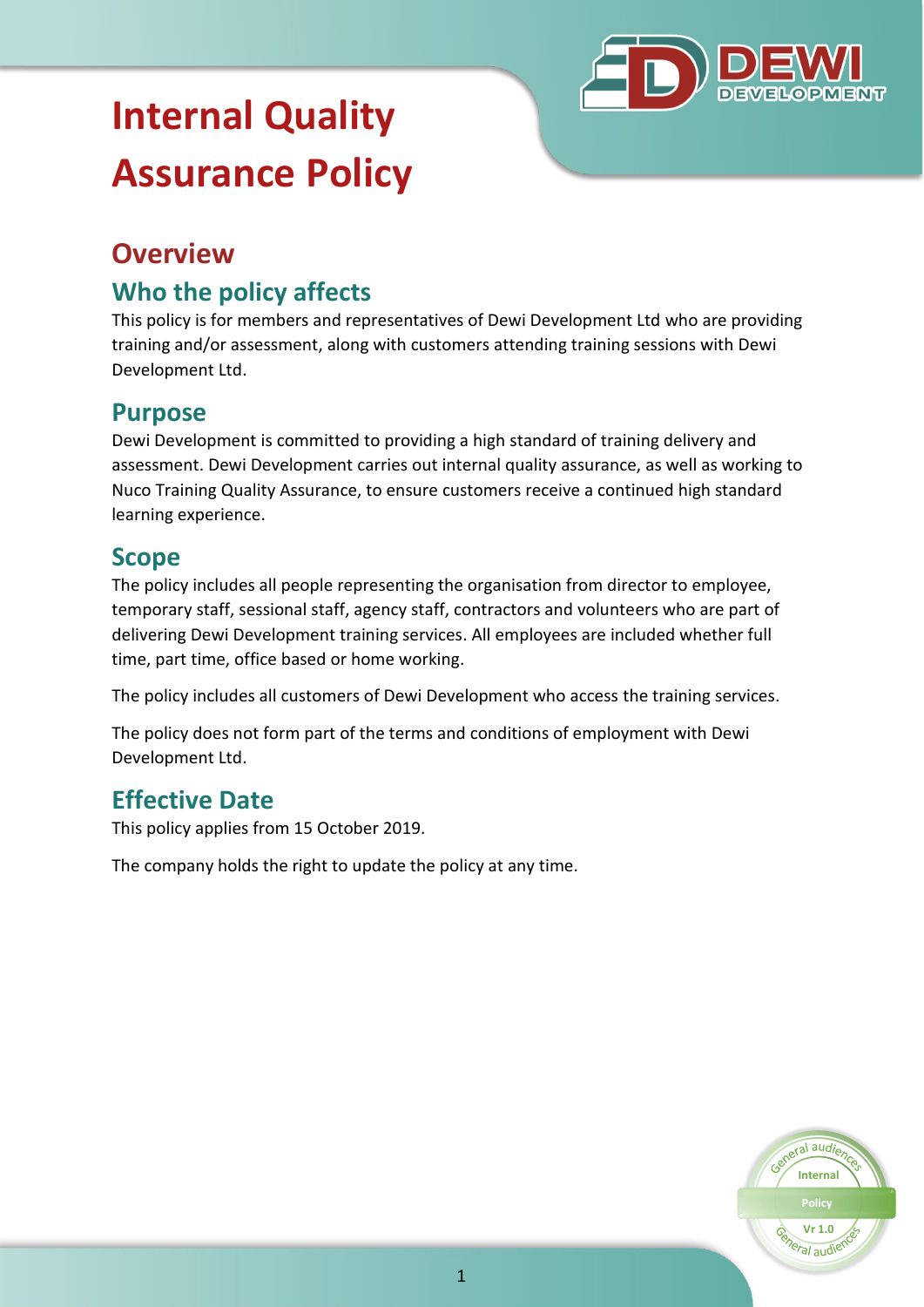# **Policy**

### **1. Quality Assurance Aims**

- 1.1. To ensure a high standard delivery of learning to its customers.
- 1.2. To ensure a consistent standard of delivery across the company.
- 1.3. To ensure delivery meets and exceeds the requirements of the awarding and regulatory bodies.
- 1.4. To ensure fair, transparent and consistent assessment of all learners.
- 1.5. To ensure fair and transparent expectation for trainers and assessors working for Dewi Development.

#### **2. Trainer and Assessors**

- 2.1. Trainers or assessors will hold as a minimum the following qualifications:
	- 2.1.1. Level 3 Certificate in Education and Training
	- 2.1.2. Knowledge of the topic being delivered
- 2.2. Trainers and assessors delivering accredited courses will also have:
	- 2.2.1. the relevant qualification in the topic
	- 2.2.2. an instructor's qualification in the topic
- 2.3. Trainers delivering their first course in a topic will be supported by an experience trainer.
- 2.4. Trainers who are newly qualified in Education and Training will be supported by an experience trainer, until they deemed sufficiently experienced to deliver individually.

#### **3. Internal Quality Assessors**

- 3.1. Internal Quality Assessors will hold the following qualifications as a minimum
	- 3.1.1. Level 3 Certificate in Education and Training
	- 3.1.2. FAA First Aid Assessors and Internal Quality Assurance CPD Training (or equivalent)
	- 3.1.3. Knowledge of the topic being quality monitored
- 3.2. Internal quality monitoring will require the assessor to have full knowledge of Dewi Development policies.
- 3.3. The quality monitoring by an external quality monitor does not require the individual to have full knowledge of Dewi Developments policies, but an understanding of general training policies.

#### **4. Accredited Training**

- 4.1. The qualifications required to deliver accredited courses are defined by Nuco Training and the awarding body FAA. These are detailed in Nuco Training's Assessment Principles for First Aid Qualifications and FAA's Operational Manual. Dewi Development works as a minimum to these standards for accredited training.
- 4.2. Accredited courses will be delivered in line with the policies of Dewi Development and the training centre Nuco Training. Where there are policies from both companies, Dewi Development policy is to be followed. Dewi Development policies have been developed in conjunction Nuco Training policies.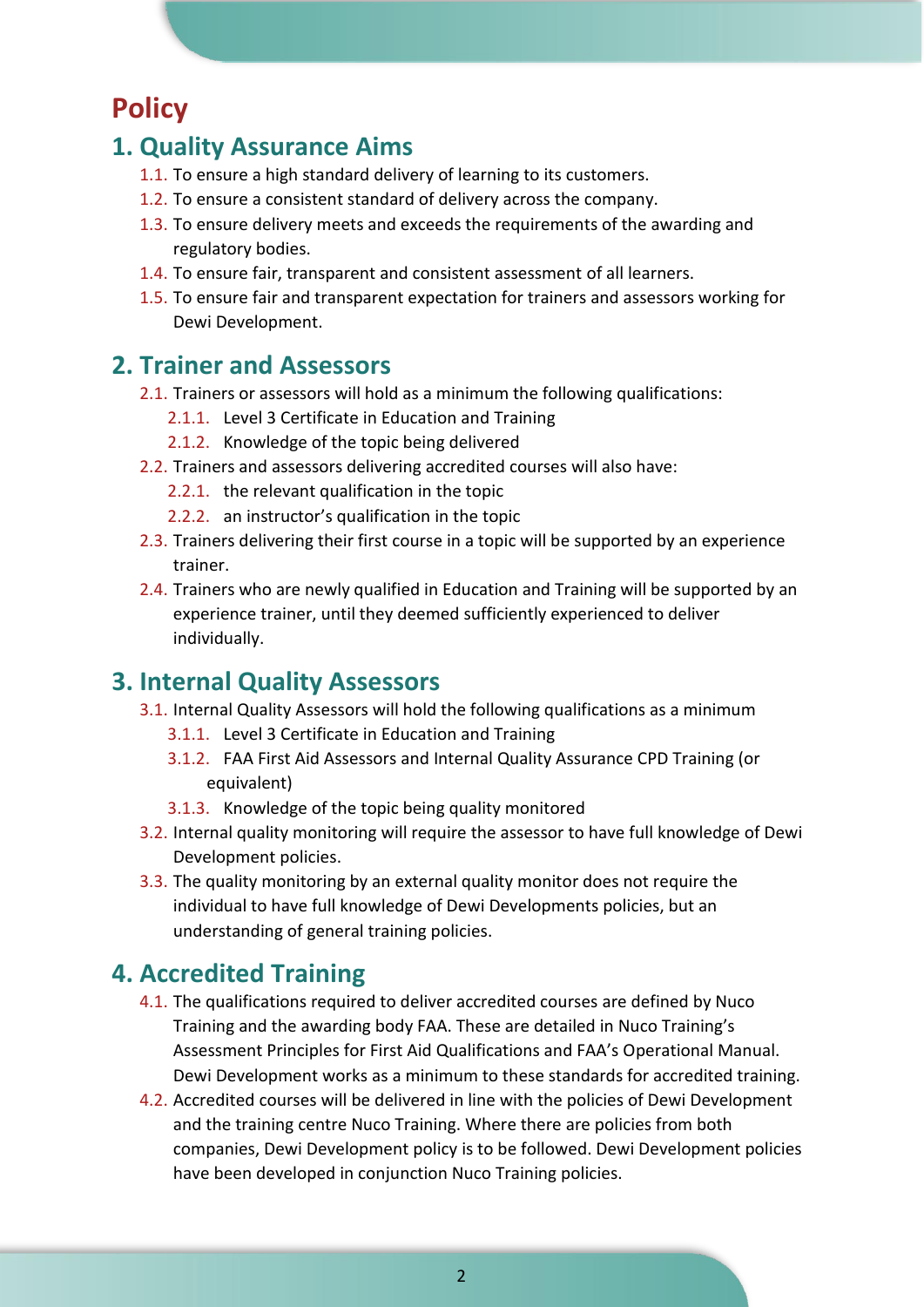- 4.3. The policies from Nuco Training which must be adhere to when delivering accredited training, include:
	- 4.3.1. Nuco Training Registration Process
	- 4.3.2. Enquiries, Complaints and Appeals Policy
	- 4.3.3. Equal Opportunities Policy
	- 4.3.4. Data Protection Policy
	- 4.3.5. Maladministration and Malpractice Policy
	- 4.3.6. FAA Reasonable Adjustment and Special Consideration Policy
	- 4.3.7. Conflict of Interest Policy
	- 4.3.8. Procedures on the delivery and assessment of Nuco Training courses
	- 4.3.9. Internal Quality Assurance Policy
- 4.4. Nuco Training require all records are kept for 3 years and 6 months. Dewi Development will keep all records in-line with its Data Retention Schedule, which is greater.
- 4.5. Nuco Training or the awarding body FAA can request access to any accredited course records at any time for audit or as part of an investigation.

## **5. Trainer Standardisation**

- 5.1. Dewi Development will develop standardised resources for its range of courses and provide to the trainers to deliver a consistent product to its customers.
- 5.2. Dewi Development will make available updates and recommendations on further reading for the training team.
- 5.3. Dewi Development expects the training team to maintain their Continual Professional Development and to record all CPD activity.
- 5.4. Dewi Development expects the training team to renew their qualifications in line with the qualification renewal requirements.
- 5.5. Trainers will be quality monitored on a yearly basis.
- 5.6. Trainers for accredited courses will have access to Nuco Training standardised resources for delivery and assessment.
- 5.7. Trainers for accredited courses will be provided by Nuco Training with accurate and up to date information from relevant Regulatory and Protocol setting Bodies in a prompt time frame. Such Bodies will include FAA, HSE, Resuscitation Council UK, etc.

## **6. Paperwork sampling**

- 6.1. Training paperwork will be reviewed before it is processed and any concerns will be highlighted to the trainer.
- 6.2. The management team will randomly sample sets of paperwork each year to ensure standards are being maintained.
- 6.3. Nucu Training may request to sample paperwork from an accredited course, as part of their quality assurance process.

# **7. Annual Quality Monitoring**

7.1. As part of the quality monitoring, a quality monitor will review a trainers use of paperwork through a course.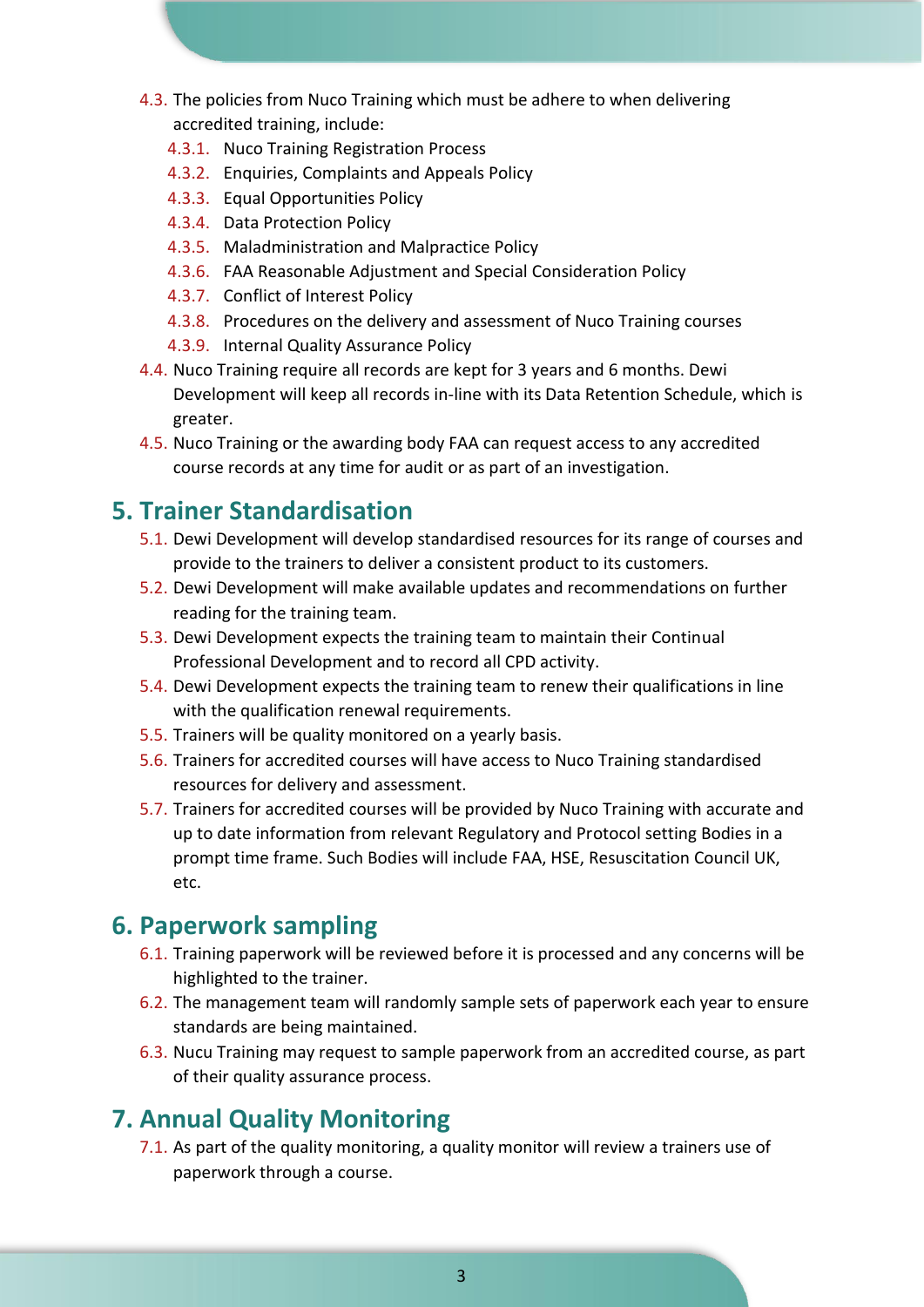- 7.2. Trainers and assessors will receive prompt, accurate and constructive verbal feedback on the day and will be followed up with written feedback. The written feedback will be provided on the day, except in exceptional circumstances.
- 7.3. A trainer who is not monitored on a yearly basis, is not permitted to train until they are quality monitored delivering a session.

### **8. Concerns with training delivery**

- 8.1. Concerns with training delivery can be received through comments on evaluation forms, through review sites, phone calls, quality monitoring or through complaints.
- 8.2. All concerns will be followed up to ensure learners are receiving the best experience and to ensure Dewi Development is continually developing from feedback.
- 8.3. Concerns highlighting issues with a trainer's delivery will lead to any of the following actions:
	- 8.3.1. Review of paperwork
	- 8.3.2. Discussion regarding concerns raised
	- 8.3.3. Notified quality monitoring
	- 8.3.4. Un-notified quality monitoring
- 8.4. Where there are concerns with delivery by the trainer, actions will be taken to protect the learners experience. The action will depend on the severity of the concern. The following actions could be applied:
	- 8.4.1. Minor concerns will lead to a discussion with line manager and an action plan defined with a set time frame to achieve. If the action plan is not achieved, further action may be taken.
	- 8.4.2. Minor concerns with delivery will lead to an experienced trainer being assigned with an action plan to work with the trainer to develop their delivery skills. On completion, the trainer will be randomly quality monitored to ensure the standards are being maintained.
	- 8.4.3. Minor concerns with a tutor topic knowledge will lead to an action plan to carry out Continual Professional Development or re-take their qualification. During this time, the trainer will not be able to deliver the topic. On completion of the CPD, the trainer will be quality monitored to ensure knowledge is being applied.
	- 8.4.4. Major concerns with a tutor's topic knowledge will lead to them being removed from delivering that topic permanently.
	- 8.4.5. Major concerns with a tutor's delivery methods and interactions with students will lead to their permanent removal from delivering for Dewi Development.
- 8.5. Where concerns are with accredited courses, Dewi Development reserves the right to contact Nuco Training with the outcome of a concern and request Nuco Training remove them from their trainer list per topic or for all topics.
- 8.6. Where concerns are with accredited courses, Nuco Training has the right to request Dewi Development remove a trainer from delivering one or all of their qualifications in line with their Internal Quality Assurance policy.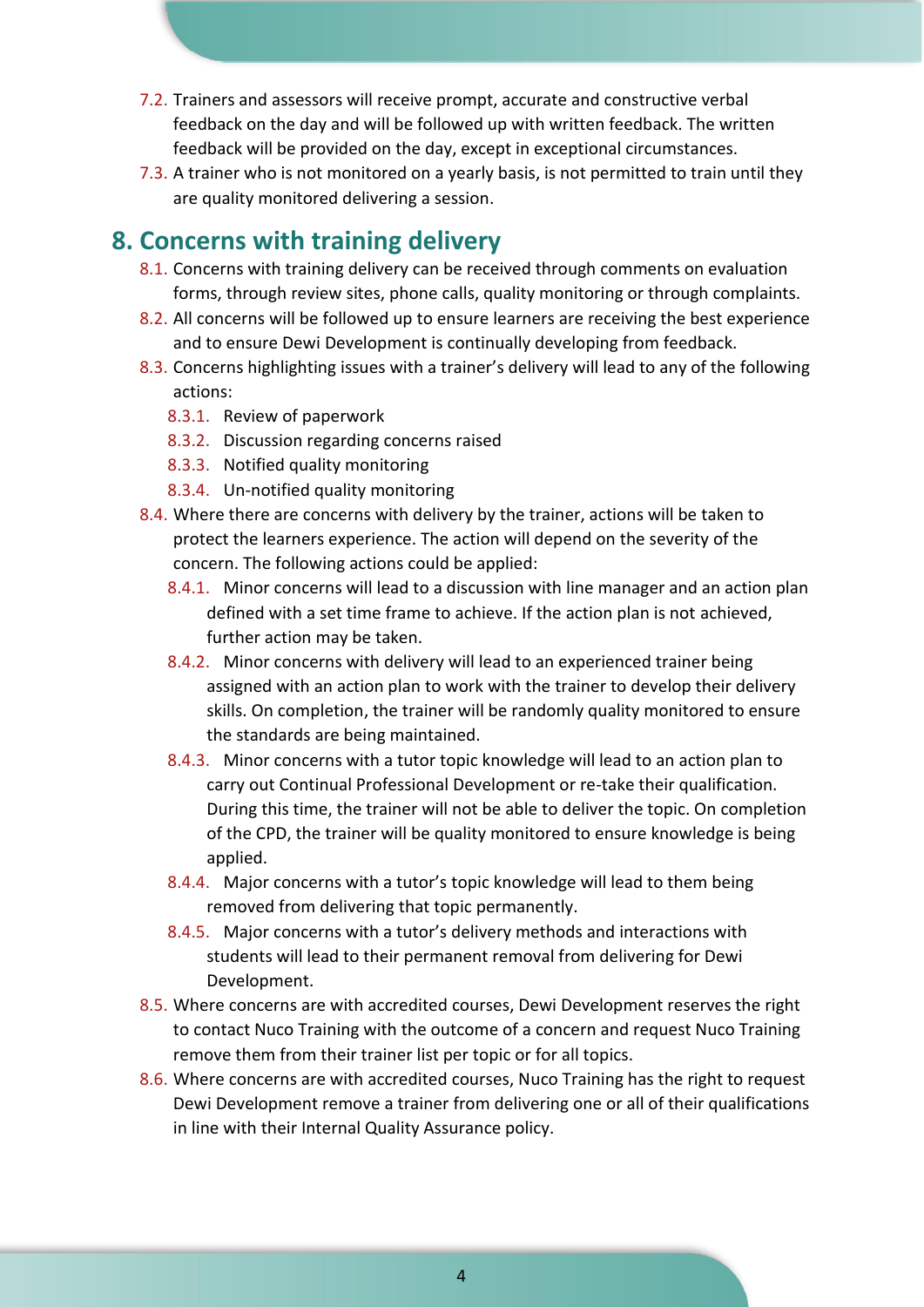#### **9. Records**

- 9.1. Dewi Development will keep records of training to maintain a record of people who have achieved a qualification and to notify them when a qualification should be renewed. The information will also be used to develop future courses.
- 9.2. Dewi Development will dispose of records as per the Data Retention Schedule.

#### **10. Review**

- 10.1. The policy will be reviewed:
	- 10.1.1. on a yearly base
	- 10.1.2. where Nuco Training or FAA update their Quality Assurance policies
	- 10.1.3. where a concern identifies the policy needs updating.
- 10.2. The policy will be monitored on its ability to audit the paperwork and training delivery.

# **Compliance**

A staff member may find themselves facing disciplinary action or in extreme cases, dismal in line with laws of the country, if they are found no to be:

- $\supset$  following the policies of Dewi Development
- $\bullet$  following the policies of the awarding body FAA
- **C** maintaining training and assessment standards

| <b>Term</b>          | <b>Definition</b>                                                                                                                  |
|----------------------|------------------------------------------------------------------------------------------------------------------------------------|
| <b>Nuco Training</b> | The Training Centre who Dewi Development registers accredited<br>courses. They act as Training Centre registered with the Awarding |
|                      | Body FAA (First Aid Awards).                                                                                                       |
| FAA                  | First Aid Awards is the awarding body registered with Ofqual, who                                                                  |
|                      | issue the certificates for accredit courses delivered by Dewi                                                                      |
|                      | Development through the registered training centre Nuco Training.                                                                  |

## **Definitions**